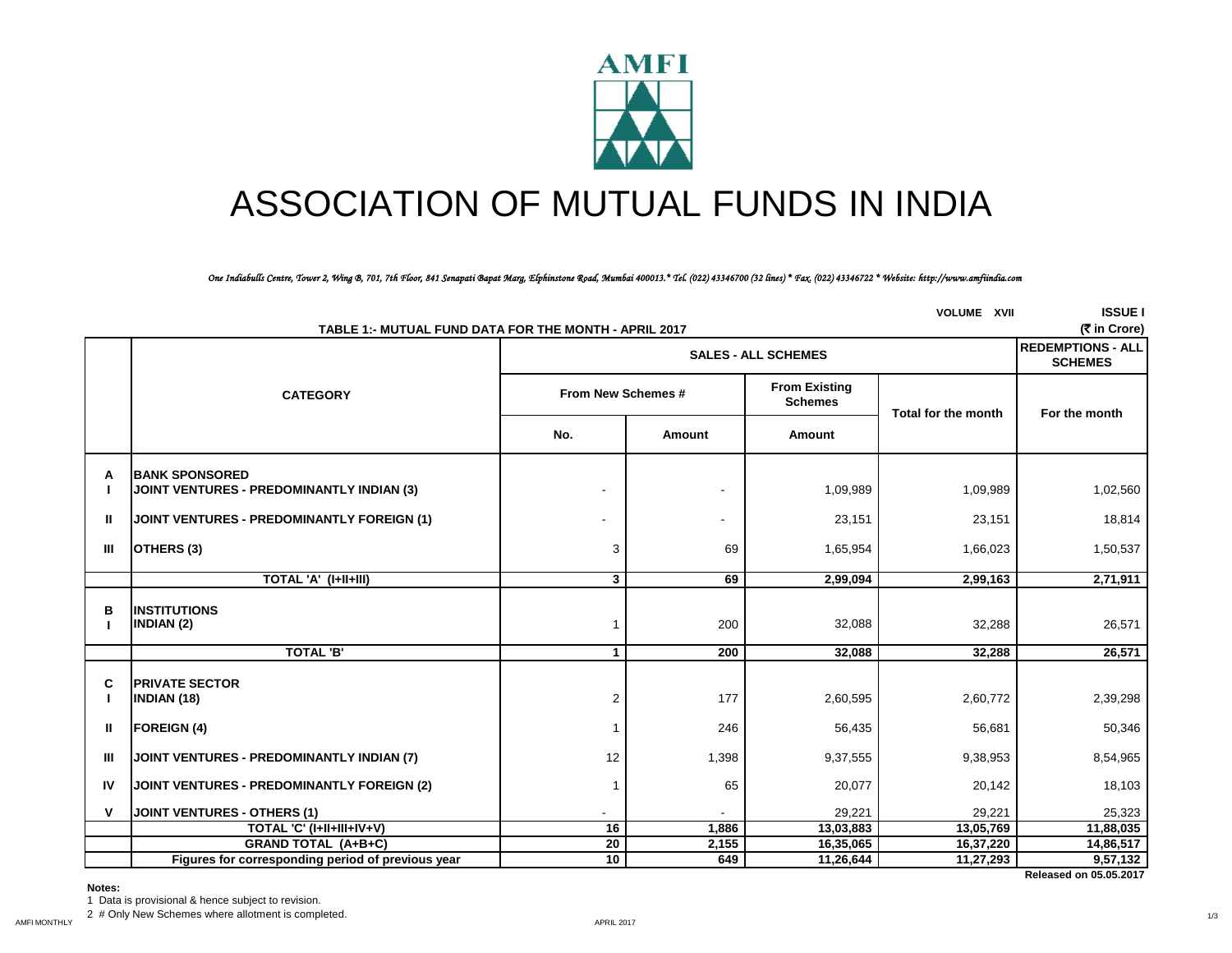| 2.1 *NEW SCHEMES LAUNCHED (ALLOTMENT COMPLETED) |                      |                          |                          |        |                      |        |                      | (रैं in Crore) |
|-------------------------------------------------|----------------------|--------------------------|--------------------------|--------|----------------------|--------|----------------------|----------------|
|                                                 |                      | Open End                 | <b>Close End</b>         |        | <b>Interval Fund</b> |        | <b>TOTAL</b>         |                |
|                                                 | <b>No.of Schemes</b> | Amount                   | <b>No.of Schemes</b>     | Amount | <b>No.of Schemes</b> | Amount | <b>No.of Schemes</b> | Amount         |
| <b>INCOME</b>                                   |                      |                          |                          | 915    |                      |        | 16                   | 915            |
| <b>INFRASTRUCTURE DEBT FUND</b>                 |                      |                          |                          | 200    |                      |        |                      | 200            |
| <b>IEQUITY</b>                                  |                      |                          |                          | 794    |                      |        |                      | 794            |
| <b>BALANCED</b>                                 |                      | 246                      |                          |        |                      |        |                      | 246            |
| <b>LIQUID/MONEY MARKET</b>                      |                      |                          |                          |        |                      |        |                      |                |
| <b>GILT</b>                                     |                      |                          |                          |        |                      |        |                      |                |
| <b>IELSS - EQUITY</b>                           |                      | $\overline{\phantom{a}}$ | $\overline{\phantom{a}}$ |        |                      |        |                      |                |
| <b>GOLD ETF</b>                                 |                      | $\overline{\phantom{a}}$ |                          |        |                      |        |                      |                |
| <b>IOTHER ETFS</b>                              |                      |                          |                          |        |                      |        |                      |                |
| <b>IFUND OF FUNDS INVESTING</b>                 |                      |                          |                          |        |                      |        |                      |                |
| <b>OVERSEAS</b>                                 |                      |                          |                          |        |                      |        |                      |                |
| <b>TOTAL</b>                                    |                      | 246                      | 19                       | 1,909  |                      |        | 20                   | 2,155          |

#### **TABLE 2:- SALES DURING THE MONTH OF APRIL 2017 - TYPE AND CATEGORY WISE 2.1 \*NEW SCHEMES LAUNCHED (ALLOTMENT COMPLETED)**

## **\*NEW SCHEMES LAUNCHED :**

| <b>OPEN END BALANCED:</b> | <b>BNP Paribas Balanced Fund</b>                                                                                                                                                                                                                                                                                                                                                                                                                                                                                                                                    |
|---------------------------|---------------------------------------------------------------------------------------------------------------------------------------------------------------------------------------------------------------------------------------------------------------------------------------------------------------------------------------------------------------------------------------------------------------------------------------------------------------------------------------------------------------------------------------------------------------------|
| <b>ICLOSE END INCOME:</b> | Birla Sun Life Fixed Term Plan - Series OM (1146 days); DSP BlackRock FMP - Series 210 - 36M; HDFC FMP 1172D April 2017 (1) Series 38 and 1165D April 2017 (1) Series 38;<br>HSBC Fixed Term Series 128; ICICI Prudential FMP Series 81 - 1211 days Plan A, 1205 days Plan B, 1101 days Plan C and 1195 days Plan D; Reliance Fixed Horizon Fund XXXIII<br>Series 8 and Series 10, Reliance Dual Advantage Fixed Tenure Fund XI -Plan A; Sundaram Hybrid Fund Series-U; UTI Fixed Term Income Fund Series XXVI - IX (1113 days), X (1107<br>days) & XI (1105 days); |
| <b>ICLOSE END IDF :</b>   | <b>IIFCL MF Infrastructure Debt Fund - Series II</b>                                                                                                                                                                                                                                                                                                                                                                                                                                                                                                                |
| <b>ICLOSE END EQUITY:</b> | ICICI Prudential Value Fund Series 12; Sundaram Select Micro Cap Series XIV                                                                                                                                                                                                                                                                                                                                                                                                                                                                                         |

| 2.2 EXISTING SCHEMES            |                          |           |                      |        |                      |                          |                      |                 |
|---------------------------------|--------------------------|-----------|----------------------|--------|----------------------|--------------------------|----------------------|-----------------|
|                                 | Open End                 |           | <b>Close End</b>     |        | <b>Interval Fund</b> |                          | <b>TOTAL</b>         |                 |
|                                 | <b>No.of Schemes</b>     | Amount    | <b>No.of Schemes</b> | Amount | <b>No.of Schemes</b> | Amount                   | <b>No.of Schemes</b> | Amount          |
| <b>INCOME</b>                   | 255                      | 1,00,664  | 1,121                |        | 61                   |                          | 1,437                | 1,00,666        |
| <b>INFRASTRUCTURE DEBT FUND</b> | $\overline{\phantom{a}}$ |           |                      |        |                      |                          |                      |                 |
| <b>IEQUITY</b>                  | 315                      | 18,386    | 105                  |        |                      |                          | 420                  | 18,386          |
| <b>BALANCED</b>                 | 30                       | 8,247     | . .                  |        |                      |                          | 30                   | 8.247           |
| <b>LIQUID/MONEY MARKET</b>      | 51                       | 15,04,152 | . .                  |        |                      |                          | 51                   | 15,04,152       |
| <b>IGILT</b>                    | 41                       | 147       |                      |        |                      |                          | 41                   | 147             |
| <b>IELSS - EQUITY</b>           | 43                       | 1,129     | 21                   |        |                      |                          | 64                   | 1,129           |
| <b>GOLD ETF</b>                 | 12                       |           |                      |        |                      |                          | 12                   |                 |
| <b>IOTHER ETFS</b>              | 51                       | 2,322     |                      |        |                      |                          | 51                   | 2,322           |
| <b>IFUND OF FUNDS INVESTING</b> | 29                       | 15        | $\sim$               | -      |                      | $\overline{\phantom{a}}$ | 29                   | 15 <sub>1</sub> |
| <b>OVERSEAS</b>                 |                          |           |                      |        |                      |                          |                      |                 |
| <b>TOTAL</b>                    | 827                      | 16,35,063 | 1,254                |        | 61                   |                          | 2142                 | 16,35,065       |

| <b>2.3 TOTAL OF ALL SCHEMES</b>  |                      |           |                          |        |                          |        |                      |           |
|----------------------------------|----------------------|-----------|--------------------------|--------|--------------------------|--------|----------------------|-----------|
|                                  | Open End             |           | <b>Close End</b>         |        | <b>Interval Fund</b>     |        | <b>TOTAL</b>         |           |
|                                  | <b>No.of Schemes</b> | Amount    | <b>No.of Schemes</b>     | Amount | <b>No.of Schemes</b>     | Amount | <b>No.of Schemes</b> | Amount    |
| <b>INCOME</b>                    | 255                  | 1,00,664  | 1,137                    | 915    | 61                       |        | 1,453                | 1,01,581  |
| <b>IINFRASTRUCTURE DEBT FUND</b> |                      |           |                          | 200    | -                        |        |                      | 200       |
| <b>EQUITY</b>                    | 315                  | 18,386    | 107                      | 794    | -                        |        | 422                  | 19,180    |
| <b>BALANCED</b>                  | 31                   | 8,493     | $\overline{\phantom{a}}$ |        | -                        |        | 31                   | 8,493     |
| <b>LIQUID/MONEY MARKET</b>       | 51                   | 15,04,152 | $\overline{\phantom{a}}$ |        | -                        |        | 51                   | 15,04,152 |
| <b>IGILT</b>                     | 41                   | 147       | $\overline{\phantom{a}}$ |        | -                        |        | 41                   | 147       |
| <b>IELSS - EQUITY</b>            | 43                   | 1,129     | ː                        |        | -                        |        | 64                   | 1,129     |
| <b>GOLD ETF</b>                  | 12                   |           | $\overline{\phantom{a}}$ |        | $\overline{\phantom{a}}$ |        | 12                   |           |
| <b>OTHER ETFS</b>                | 51                   | 2,322     | $\overline{\phantom{a}}$ |        | -                        |        | 51                   | 2,322     |
| <b>IFUND OF FUNDS INVESTING</b>  | 29                   | 15        |                          |        | $\overline{\phantom{a}}$ |        | 29                   | 15        |
| <b>OVERSEAS</b>                  |                      |           |                          |        |                          |        |                      |           |
| <b>TOTAL</b>                     | 828                  | 16,35,309 | 1,273                    | 1,909  | 61                       |        | 2162                 | 16,37,220 |